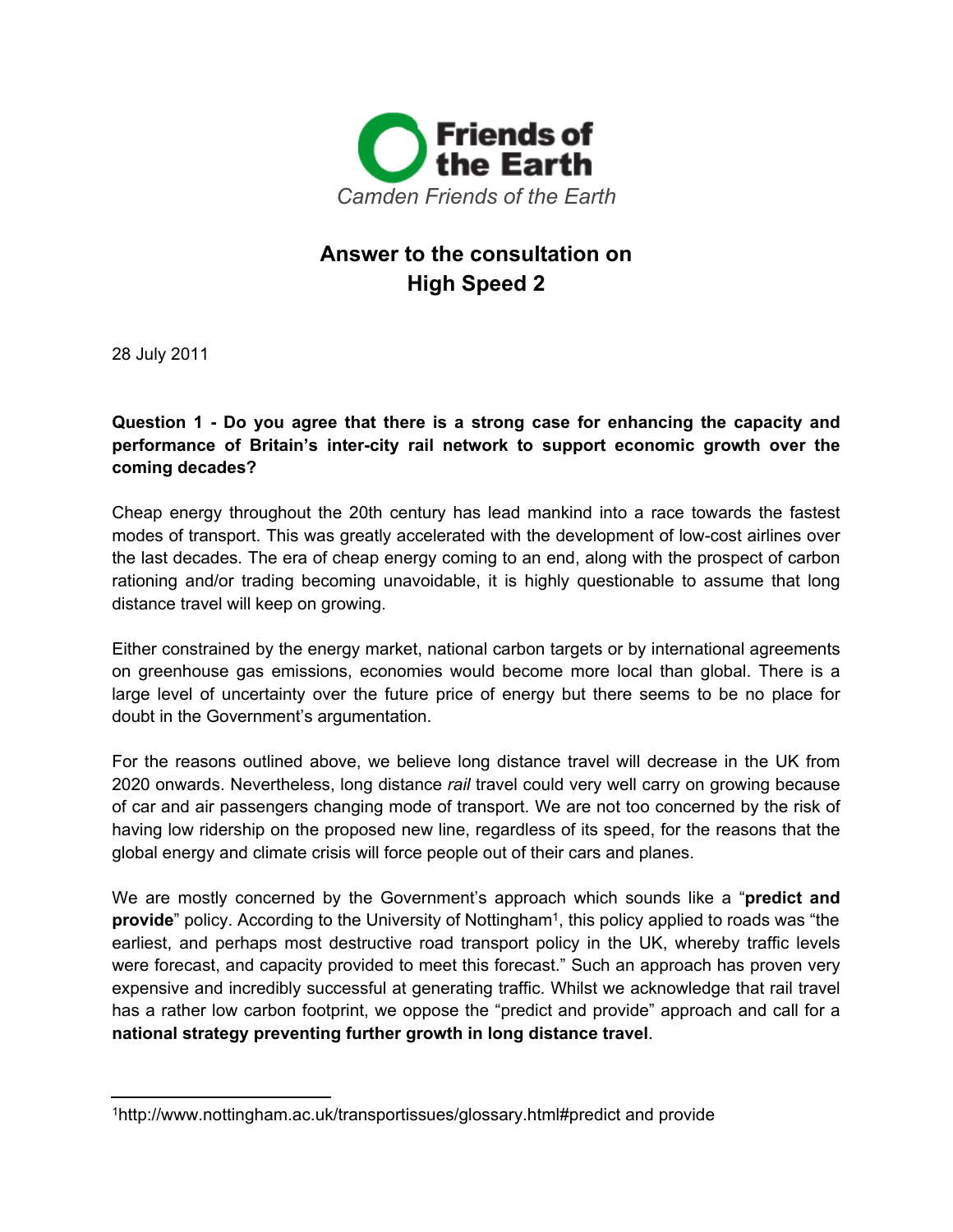The reason why long distance travel must not carry on growing is related to the issue of climate change. If high speed rail emits 50g CO2 per kilometre and if trains run at a maximum speed of 400kph, the traveller's footprint would be of up to **20 kg CO2 per hour**. This is four days worth of carbon budget<sup>2</sup> burnt in only one hour and by doing nothing else but travelling. When making this point we are also highlighting the deep flaws associated with the consideration of emission rates *per kilometres*. Emission rates per kilometre assume that people have a set "distance-budget" and chose a mode of transport according to their destination. The success of low cost aviation has illustrated that people have a set "time-budget" instead, e.g. a weekend. Considering someone having a *very* carbon intensive diet, cycling can have a carbon footprint<sup>3</sup> of 50g CO2/km, i.e. similar to the one of high speed rail. However, it is obvious that a weekend spent cycling around the countryside will have less of an impact than a high speed rail city-break from London to Edinburgh. The scale of the difference is precisely the ratio of speeds: high speed rail is 20 kg CO2 per hour whilst cycling is 1 kg CO2 per hour at worst. This illustrates the need to think of emission rates *per hour* instead of *per kilometre*.

If the government's goal is to develop an infrastructure capable of supporting the national economy and reducing the emission of greenhouse gases, then we believe HS2 is far less appropriate than the investment into local transport schemes.

It is convenient for the Government to take the French TGV as an inspiring example. We think it is time for the Government to look *a little deeper* at transport policies carried out beyond the Channel. France has invested<sup>4</sup> around 7 billion euros over the last decade (2000-2009) into new tramways and bus rapid transit thanks to the repeated support of the central government. The rate of investment is accelerating with the next tranche of 7 billion euros to be spent by 2015. This means 300 kilometres of tramway lines in each tranche. If Britain cannot be left behind in terms of high speed rail, can Britain ignore the field of local public transport? When cheap energy comes to an end, what is worst for the economy: the rising cost of long-distance travel or the rising cost of everyday commute?

Our answer is that there is a case for enhancing the capacity and performance of Britain's intercity rail network, but this case is weak in comparison with the investment in local sustainable transport solutions. It would not be acceptable to allocate billions of pounds into inter-city transport schemes used by higher income individuals while cutting funding for local public transport. We would like to request that the Department for Transport spends twice as much on local transport than on high speed rail in the next decades.

<sup>2</sup>assuming an allowance of 2000kg CO2 per person per year

<sup>&</sup>lt;sup>3</sup>Camden council / Travelfootprint.org / Clear Zone Partnership [\[spreadsheet\]](http://spreadsheets.google.com/ccc?key=0Agol553XfuDZdHlWSmRRckpXZWdSczdoVVBjbHU2dHc&hl=en_GB)

<sup>4</sup>TCSP Certu database [\(link\)](http://www.google.com/url?q=http%253A%252F%252Fwww.sumpa-med.net%252Fwp-content%252Fuploads%252F2011%252F06%252FSUMPAMED-CERTU-P-VARNAISON-31May2011-EngV3.pdf&sa=D&sntz=1&usg=AFQjCNHY65cisLNCLCUqWWjT1pH_0uhKEQ)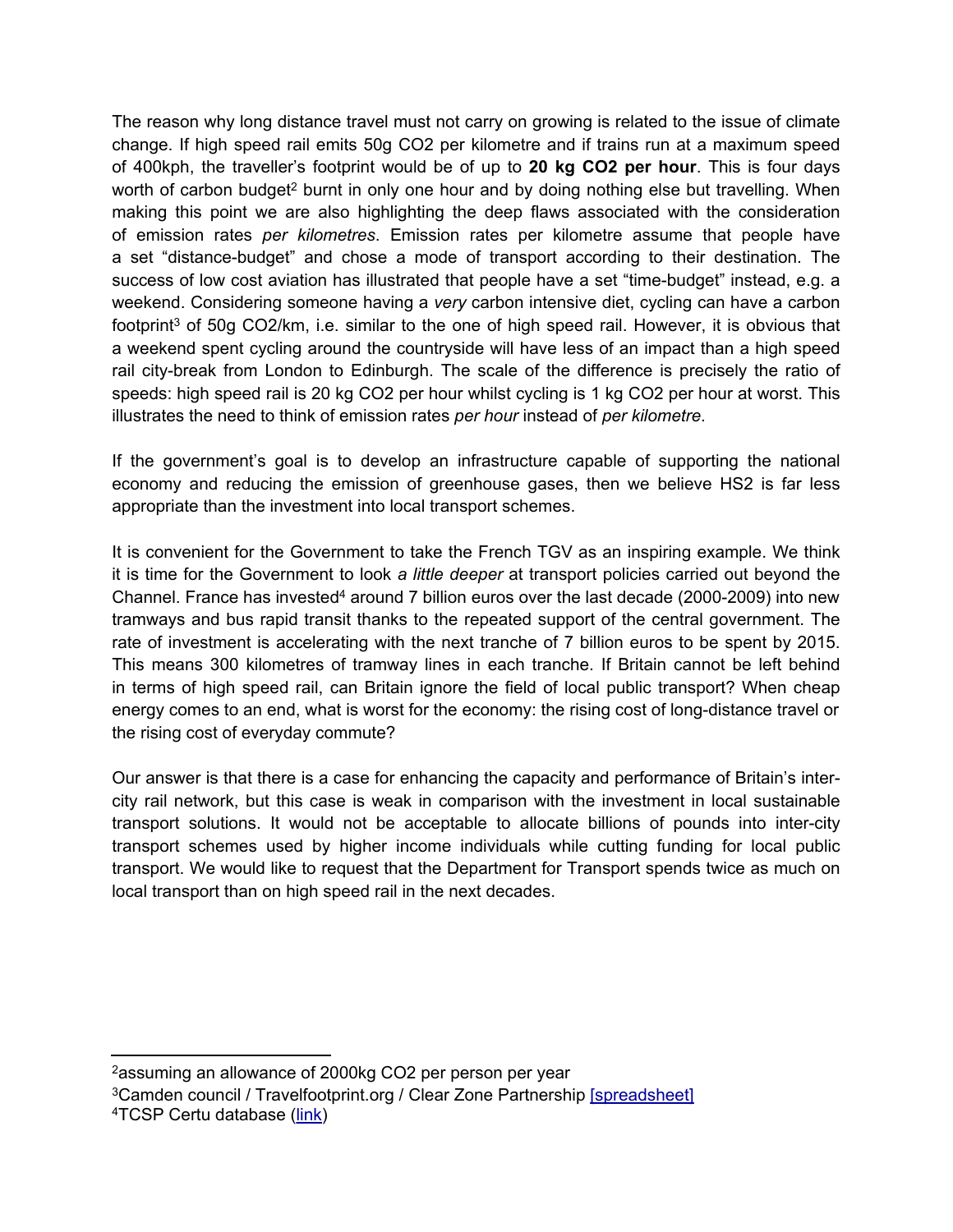# **Question 2 - Do you agree that a national high speed rail network from London to Birmingham, Leeds and Manchester (the Y network) would provide the best value for money solution (best balance of costs and benefits) for enhancing rail capacity and performance?**

In terms of *capacity*, there are enhancement programmes already in place on the main lines. They make use of existing corridors and stations, which would be cheaper than building a new line. Only in the unlikely situation of a very fast growing economy would these improvements become insufficient.

In terms of *performance*, we think that offering travellers the opportunity to make use of their time on board could revolutionise rail travel without the need for high speed rail. This could be the provision of broadband connections and cellular networks in a more spacious and comfortable environment. This could also be the provision of sleeper trains for long distance travel. The travellers' willingness to pay for such services could offset the dis-benefit of a relatively lower speed.

Environmental **costs** (landscape impact, habitat severance, carbon footprint) and financial costs (construction and operation, hence also ticket prices) are highly elastic to the **speed** specifications of the line. The Department for Transport should elaborate a scenario where trains would have a lower maximum speed.

Our stand point is that the **benefits** of the line will not be very elastic with regards to the **speed** of trains. In 2030, energy is likely to be so expensive that most travellers would prefer slower, more affordable trains. Paragraph 2.82 in the consultation document refers to the competition between modes of transport. There will not be much of a competition by 2030 if energy prices go up threefold. Domestic flight passengers will drop regardless of the speed of trains because of their cost and of possible carbon rationing policies. In addition, because of the proximity of cities in the UK, the real speed of trains will be much less than the maximum speed. While we acknowledge that speed matters in the competition between modes, we are convinced that the line doesn't need to be designed for a speed of 250mph.

Our answer is there are other ways of enhancing capacity and performance. What HS2 would do is duplicate links on the rail network, which would make it more resilient. Resilience is an important aspect considering the growing reliance on the country on rail for the transport of people and goods. Can resilience be achieved at a lower cost? Probably yes, for instance by building a conventional line for half the cost...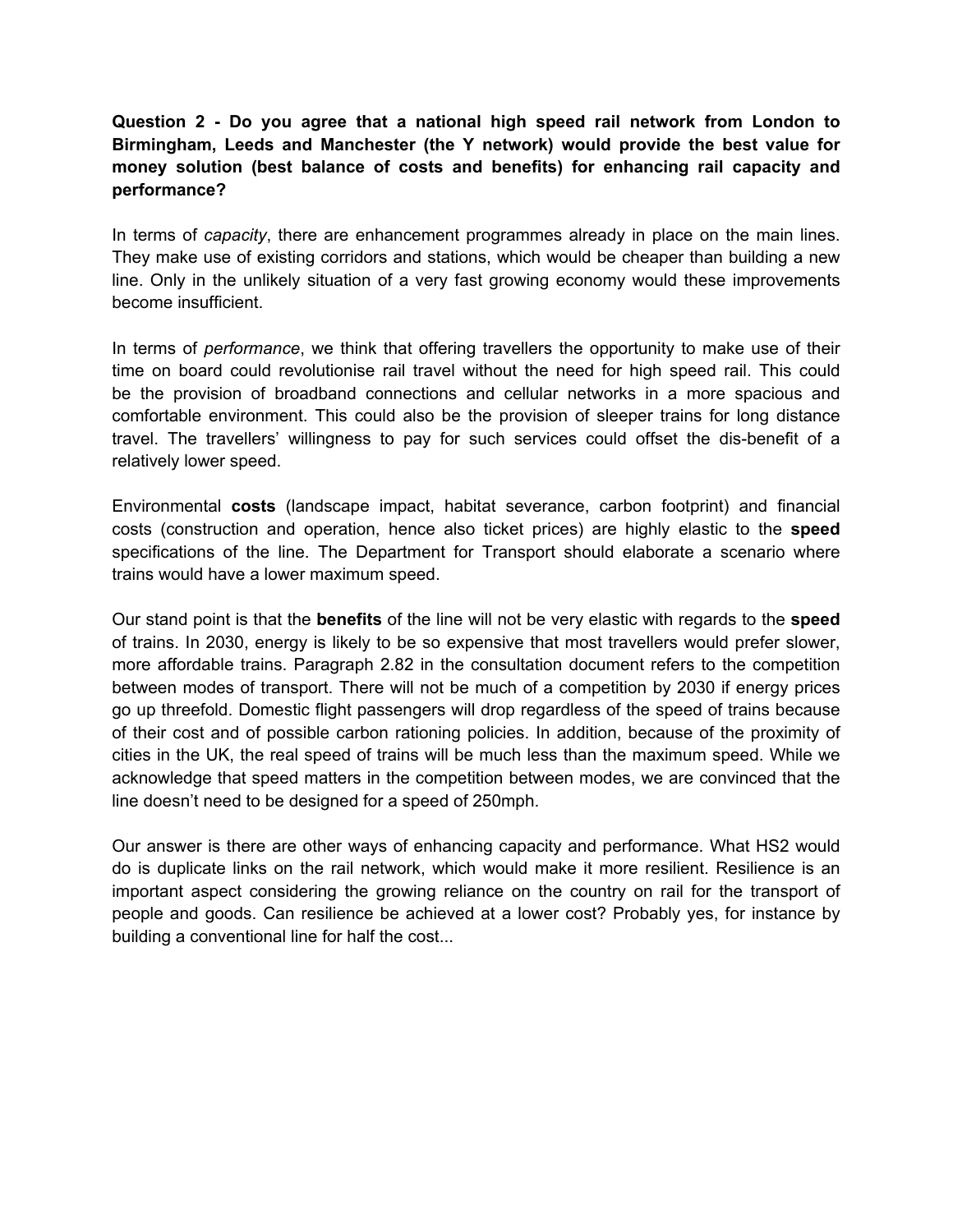### **Question 3 - Do you agree with the Government's proposals for the phased roll-out of a national high speed rail network, and for links to Heathrow Airport and the High Speed 1 line to the Channel Tunnel?**

With the cost of fuels going up and possible carbon rationing policies, it is important to be prepared to live without much air travel. To this extent, keeping Scotland connected to the rest of the UK and to Western Europe by train is a good thing. However, considering the need to reach carbon savings targets and to respect future international agreements on climate change, the Department for Transport should not view the connexion with Heathrow Airport as a priority. We understand there is a considerable pressure from the general public to spend holidays under the sun, and would like to point out that Spanish beaches will be only about 7 hours away from London by train by 2020.

A connexion with High Speed 1 appears useful to us because it will bring us one step closer to an integrated European rail network for the transport of people and goods. However, the government should consult on a national transport policy in the first place

### **Question 4 - Do you agree with the principles and specification used by HS2 Ltd to underpin its proposals for new high speed rail lines and the route selection process HS2 Ltd undertook?**

We would like to re-iterate our concern that a 250mph speed is inappropriate considering a range of associated costs:

- to the traveller (high speed rail is particularly exclusive)

- to the taxpayer (whose money could be more wisely spent on local transport schemes)

- to the landscape and residents

- to the climate (because energy use is a quadratic function of the speed and we're still a long way from de-carbonised electricity)

- to the population by putting an added pressure on energy prices

# **Question 5 - Do you agree that the Government's proposed route, including the approach proposed for mitigating its impacts, is the best option for a new high speed rail line between London and the West Midlands?**

In terms of impacts mitigation, more should be done in the London Borough of Camden in compensation for the demolition of dwellings and especially social housing. The proposed upgrade of Euston Station will mostly benefit train and tube passengers, in effect people in the higher range of incomes, not necessarily living in Camden.

We would like to propose an additional mitigation strategy, which also guarantee to Londoners that a national high speed rail network would not constrain TfL into the funding of an additional tube line. Our proposal is that Euston becomes the central London hub for a new generation of surface transport: trolley buses and tramway lines with a high level of service.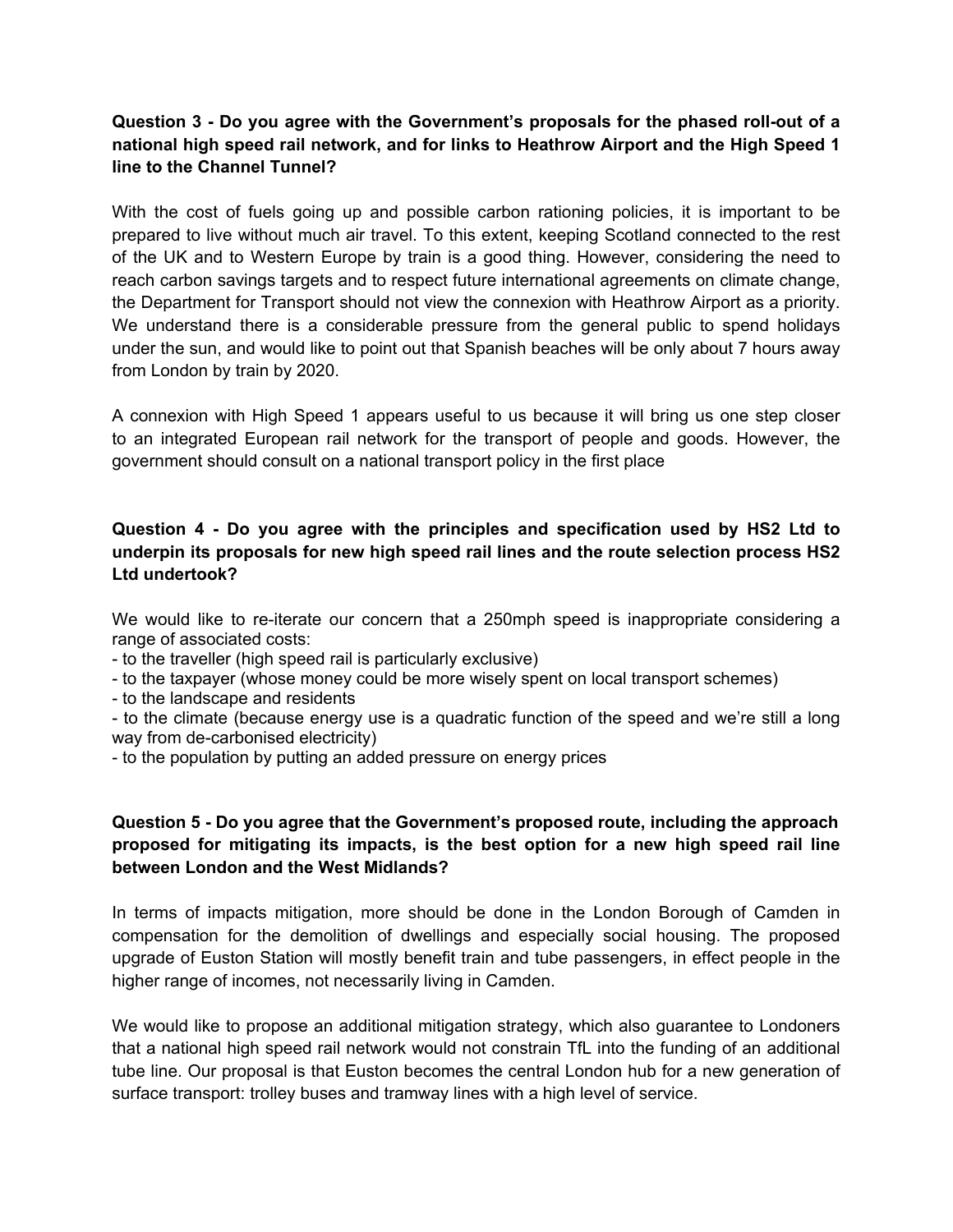At present, buses around Euston are stuck in traffic and leave a generous 1 metre horizontal gap when stopping. This is the reason why thousands of HS2 passengers are expected to use Euston Underground Station during the morning peak. Why thinking "business as usual" when there is no money to fund additional tube lines? A modern and accessible surface network of public transport would dramatically reduce this number without any capacity problem: a tramway could pick 20,000 passengers per hour from Euston. This would also relieve some of the pressure on tube lines by shifting *existing* passengers from the hot depth of the Capital back to the surface. This would also be a re-allocation of the streets in favour of a clean, silent, safe and affordable mode of transport: a great improvement for residents of the polluted Euston area.



*electric trolleybus at Lyon Part-Dieu station*

As an illustration of this principle, the Lyon Part-Dieu high speed rail station copes with 50 million train passengers per year, comparable to Euston after the connexion with HS2, by dispersing passengers on two tramway lines, two "high level of service" trolley bus lines, some conventional buses and cycle hire and just a single underground line. The main consultation document (*High Speed Rail: Investing in Britain's Future*) acknowledges the benefits brought to Lyon by the high speed rail connection with Paris but more attention should be focused on the French city's provision of fast, reliable, comfortable and accessible forms of surface public transport.

### **Question 6 - Do you wish to comment on the Appraisal of Sustainability of the Government's proposed route between London and the West Midlands that has been published to inform this consultation?**

The United Nations 2005 World Summit Outcome Document refers to the "interdependent and mutually reinforcing pillars" of sustainable development as economic development, social development, and environmental protection. Following on, sustainability should include the notions of social justice and inclusivity. We are negatively surprised to find out that the first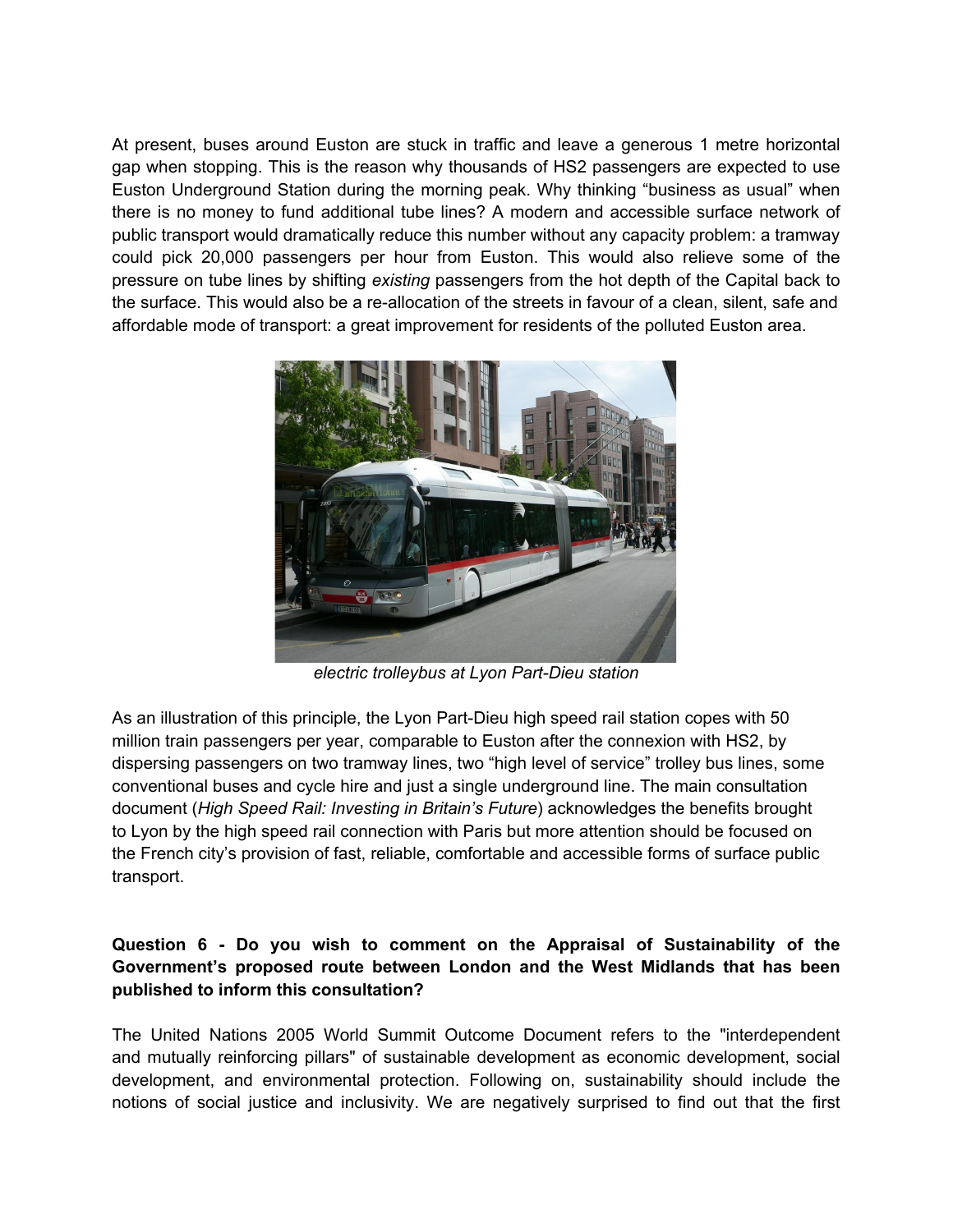paragraph of the non-technical summary doesn't mention these notions explicitly. Considering that the price of high speed rail makes tickets unaffordable for lower-income households, this omission is symptomatic.

Paragraph 3.1.8 of the non-technical summary mentions the critical uncertainty regarding the carbon intensity of the electric mix on the grid. We believe that HS2 should contribute to improving the sustainability of electricity production by harvesting renewable energy along its route.

We are left doubtful by paragraph 3.1.19 of the non-technical summary which reads: "The proposed new railway would present a significant opportunity to reinforce and enhance biodiversity. It would provide a green corridor to be colonised by plants and animals, and could link with and form connections between existing habitats." A more articulated description of this approach would be very welcome.

Paragraph 6.1.1 of the non-technical summary refers to three alternative options, none of them investigating the benefits of a HS2 scenario with a more reasonable maximum speed of 200mph (High Speed Rail Strategic Alternatives Study: Strategic Alternatives to the Proposed 'Y' Network.) We also suspect that the consumer surplus focuses purely on journey times and would ignore such factors as journey time reliability (network resilience) service frequency and the fact that people are actually *not* losing their time when travelling by train.

Paragraph 8.3.1 of the non-technical summary underlines the highly uncertain carbon savings related to HS2 displacing air travellers because of the possible re-allocation of landing and takeoff slots to new international flights. This is suggesting that, in order to reach internationally agreed targets, carbon emissions will ultimately be controlled by pricing and/or personal allowances. This will displace people from cars and planes into trains more efficiently than anything else. This is also the reason why we are questioning the assumption that trains should run at 250mph in order to trigger mode shift.

Paragraph 8.3.4 of the non-technical summary indicates that HS2 is likely to generate no carbon savings at all. This would reinforce our requirement to favour investment in local sustainable transport schemes (such as tramways and smarter travel) over high speed rail. Urban tramways are more efficient at cutting greenhouse gases emissions. Not only do they facilitate mode shift, they also reduce the space allocated to general traffic and "lock-in" the benefit of this shift.

Paragraph 5.1.1 of the AoS main report reads "It [the report called *High Speed Rail Strategic Alternatives Study: Strategic Alternatives to the proposed Y Network*] also describes the potential options that the Government has identified for enhancing rail capacity, including enhancements to existing infrastructure and both high speed and conventional new lines". We claim that the options of a conventional line or of a 200mph line have not been examined by the Government.